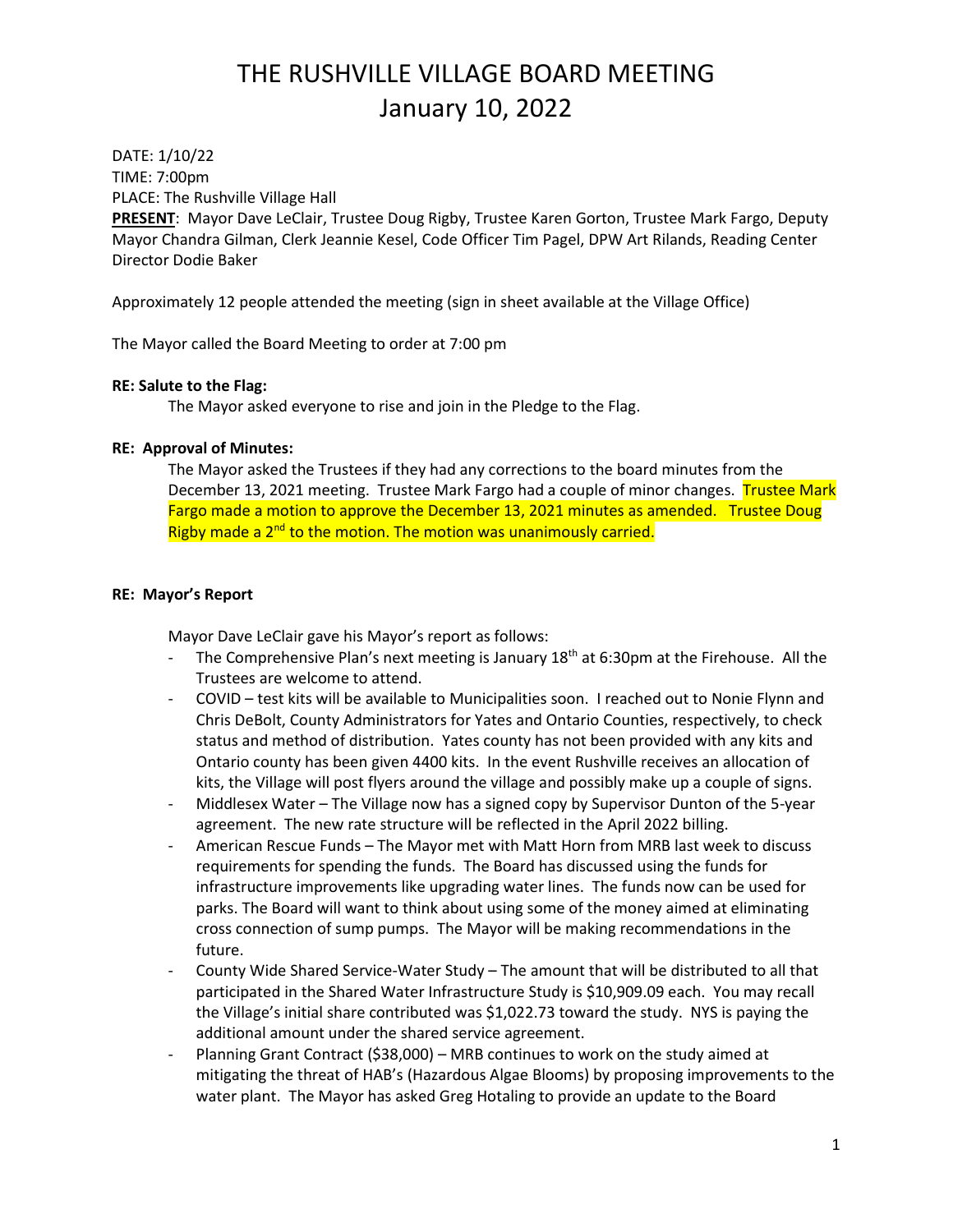pertaining to the timeline for completion. The work is expected to be completed in 2022. The next round of Consolidated Funding Applications (CFA) will be available later in the year if the Board decides to move forward with a water plant capital project. The Mayor will ask Greg to attend a board meeting in the spring.

- Cannabis Approximately 2/3 of NYS Municipalities did not opt out of having retail dispensaries. These dispensaries will be subject to time, place and manner regulations that do not make the operation of such establishment unreasonably impracticable. NYS is waiting for the Office of Cannabis Management to promulgate regulations that hopefully clarify the extent to which local governments may regulate retail dispensaries. From my discussion with Wade Baltramo from NYCOM, dispensaries are going to be stores dedicated specifically and solely to selling cannabis, similar to a liquor store. Licenses will be costly and distance separations from schools and churches will be required. It is extremely unlikely that any such establishment will be located in Rushville. However, the Board will want to look at future zoning amendments once NYCOM makes a formal recommendation.
- Sewer Project Long-Term Repayment Authorization has been completed. This converts construction loans into long term financing. The total project cost is \$1,696,462.00 which amounts to \$62,840.00 per year through 2048.
- Christmas Family Donations The Village Board participated in what the Mayor would call "an evening of caring" by providing \$250 checks to 4 Rushville families.
- Budget Workshop The Mayor would like to begin the budget process soon and look forward to any suggestions or recommendation.

## **RE: Deputy Mayor's Report**

- Deputy Mayor Chandra Gilman spoke with Sargent Frank Ryan regarding De-escalation Training. He would be willing to come to train the Board Members and the Fire Fighters if the Board is interested.
- Chandra wanted to make the Board Members aware that they are obligated to look over all the vouchers/bills each month. It was suggested that Board Member takes a turn each month. The Mayor suggested that Jeannie reach out to the Board Members to check their availability and then set up a schedule.
- Village of Dundee is considering adopting regulations pertaining to "short term rentals" and has modified local law. The Village is going to have to address this in the Village zoning when the time comes.
- Village of Penn Yan applicant is considering adopting a cannabis opting out local law which would be subject to Permissive Referendum, if passed.

## **RE: Public Comments:**

No comments.

## **RE: Public Works Supervisor:**

Art informed the Board that his plan is to retire at the end of this year. He feels that the Village should have someone in place by October so he can train for three months. Art and the Mayor have spoken about Art to continue to work part time next year. The Village needs to have two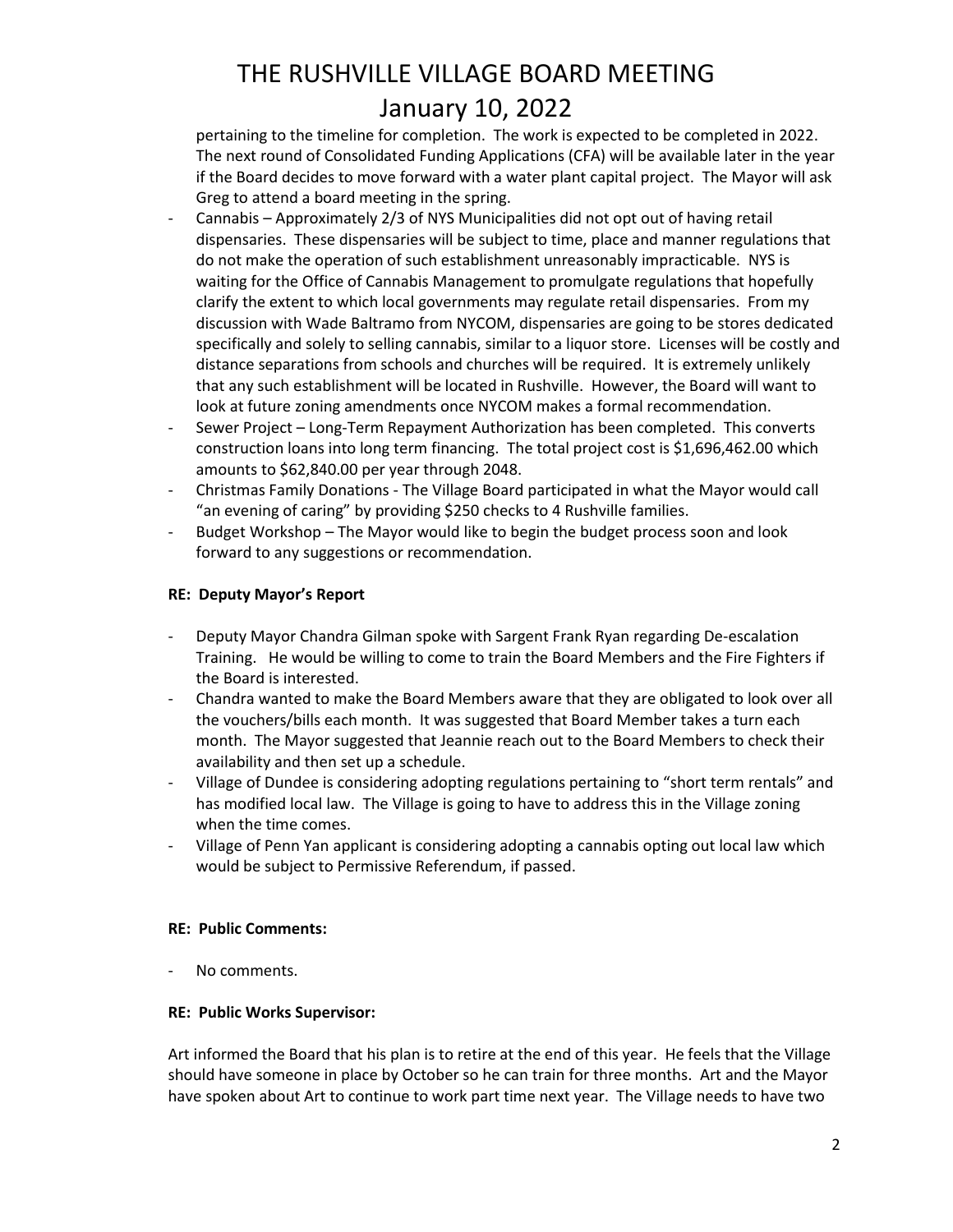certified operators for water and wastewater. By Art working part time, this would satisfy DEC and DOH. Otherwise, the Village might have to ask Gorham to help out. A new hire can't even apply for a water certification until this individual has one-year experience. To obtain this certification, it requires successful completion of a two-week class for water and a three-week class for wastewater.

### **Streets:**

- We've started servicing and working on equipment. We do this every winter.

## **Water**:

- We will start replacing some meters this month. Just the ones that have over a million gallons on them.
- Art thought that raising the bulk water price to \$10.25 will price the Village out of the business. Gorham fire department is \$7.00 and Quackenbush Hardware is about the same. Deputy Mayor Chandra Gilman asked Art what rate he would suggest. She thought maybe charge around what the Village charges the Village Residents. Art said maybe \$1.00 lower. The Village took in \$14,135.35 last year from bulk water.

## **Village Hall:**

A gentleman was here today regarding changing lights out to LED lights at the barn, village hall and fire house. It's a program through NYSEG. He will be getting us a quote. This would make the Village more energy efficient. The Village has \$5,000 coming from NYSERDA which can be used for this project.

### **Sewer:**

Flows are still high. We were still in noncompliance for December. Hopefully, cold weather will start bringing the flows down.

### **Cemetery:**

Veteran flags have been removed from the Veteran markers. We are done mowing for the year. Elvin removed the old flowers.

## **RE: Fire Report:**

No report.

### **RE: Reading Center Director:**

- The Library Board has hired Dawn LeMay as part time library clerk/custodian. She started January  $3^{rd}$ . We are happy to welcome her.
- The library has voted to roll the custodian job into Dawn's title. So, as of December 30, 2021, Ray Hagen is no longer working for the library. Thank you Ray for your years of service.
- Beginning February 1, 2022, the library will be opened 20 hours a week. Tuesdays 9 am to 1 pm will be added.
- Starting February 22<sup>nd,</sup> we will have a monthly story time hour from 10 am 11 am. The story time hour will be held on the last Tuesday of every month.
- Coming soon an adult book club. It will be held on Saturday afternoons. Times and dates to be announced soon.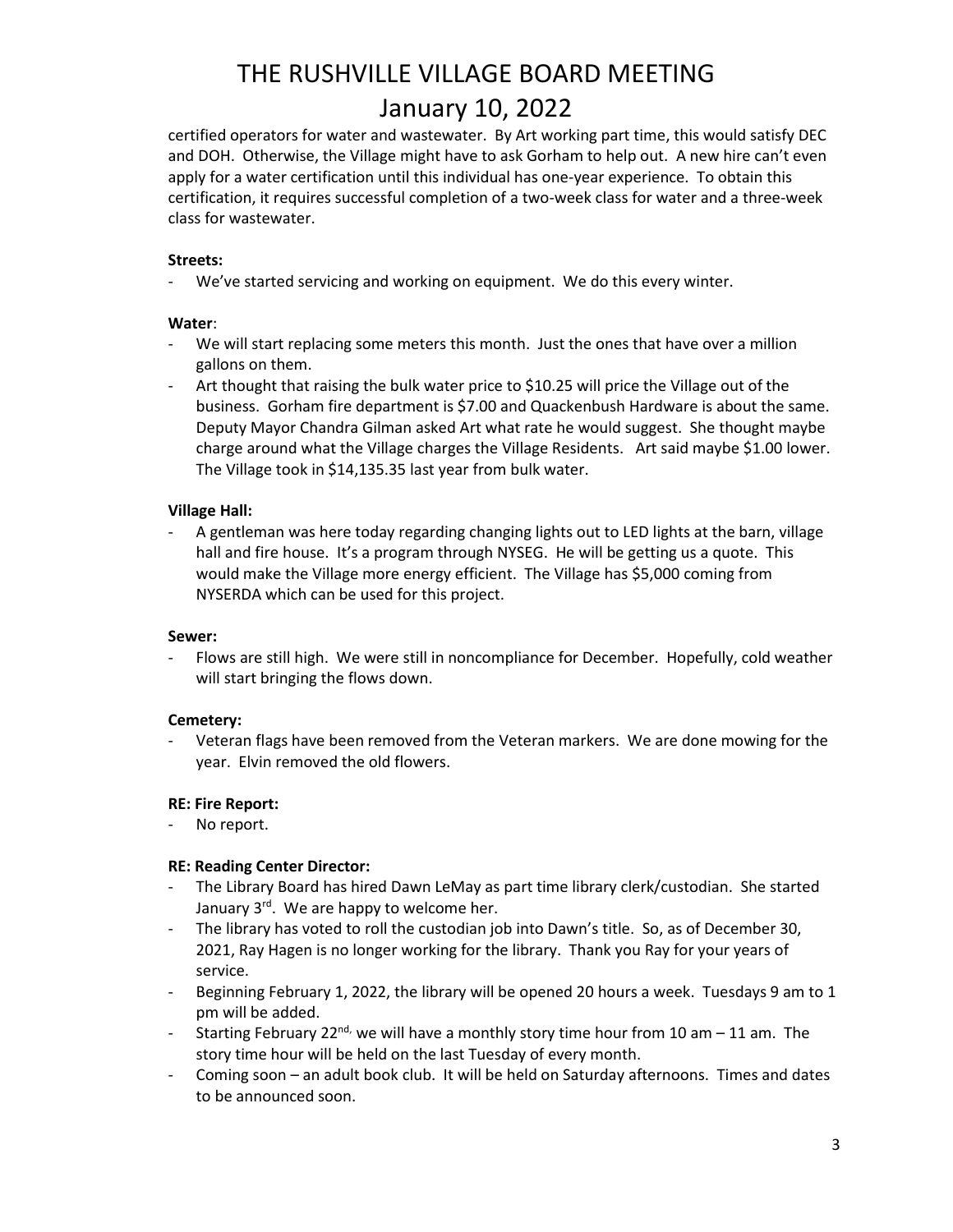- The Living Well in Penn Yan is partnering with the library this winter. They have an abundance of winter hats, scarves and gloves that they donated to the library to give to those in need. They will also donate these items for our 7<sup>th</sup> Annual Christmastime in Rushville 2022 celebration. Thank You.
- Dodie will be creating a flyer for the new library hours, the monthly story time hour, the Saturday adult book club and the hats, etc. give-a-way to post around the Village. She is also updating the library's Facebook page.
- The library has a new subscription: Large Print Guideposts Magazine.
- The library will have brand new Children's and Young Adult books in each month.
- Dodie is working with STLS IT department on the 50% matching grant. They will decide what the library will purchase – laptops, a printer, and other items that fit into the guidelines of the grant. The library received funds through generous donations and her 2022 budget.
- We are excited that we already have some funds through generous donations for my 2022 Budget.

### **RE: Code Enforcement officer:**

- Inspection of projects in progress
- Final inspection on 23 Douglas Drive (new house)
- Working with a second new house on Douglas Drive. Construction should start in the spring.
- Obtaining required training through webinars

### **RE: Resolution 1-2022 Declaring Used Office Chairs and Tables as Unwanted and Surplus:**

A motion to declare used office chairs and tables as unwanted and surplus was made by Deputy Mayor Chandra Gilman and seconded by Trustee Mark Fargo. The motion was unanimously carried.

### **RE: Resolution 2-2022 Accepting a Donation of Office Chairs and Table:**

The Mayor said that the Daily Messenger had office tables and chairs that they were disposing of and offered these tables and chairs to the Village of Rushville as a donation.

A motion to accept a donation of office chairs and tables was made by Trustee Doug Rigby and seconded by Deputy Mayor Chandra Gilman. The motion was unanimously carried.

### **RE: Resolution 3-2022 Appointing 2022 Village Election Inspectors:**

A motion was made by Trustee Doug Rigby and a 2<sup>nd</sup> was made by Trustee Karen Gorton to appoint Nancy Cleveland, Cheryl Hilton-Vadner, Anne Grover and Linda Rosato as election inspectors for the 2022 Village Elections to be held on March 15, 2022 at a rate of \$13.20 per hour. The motion was unanimously carried.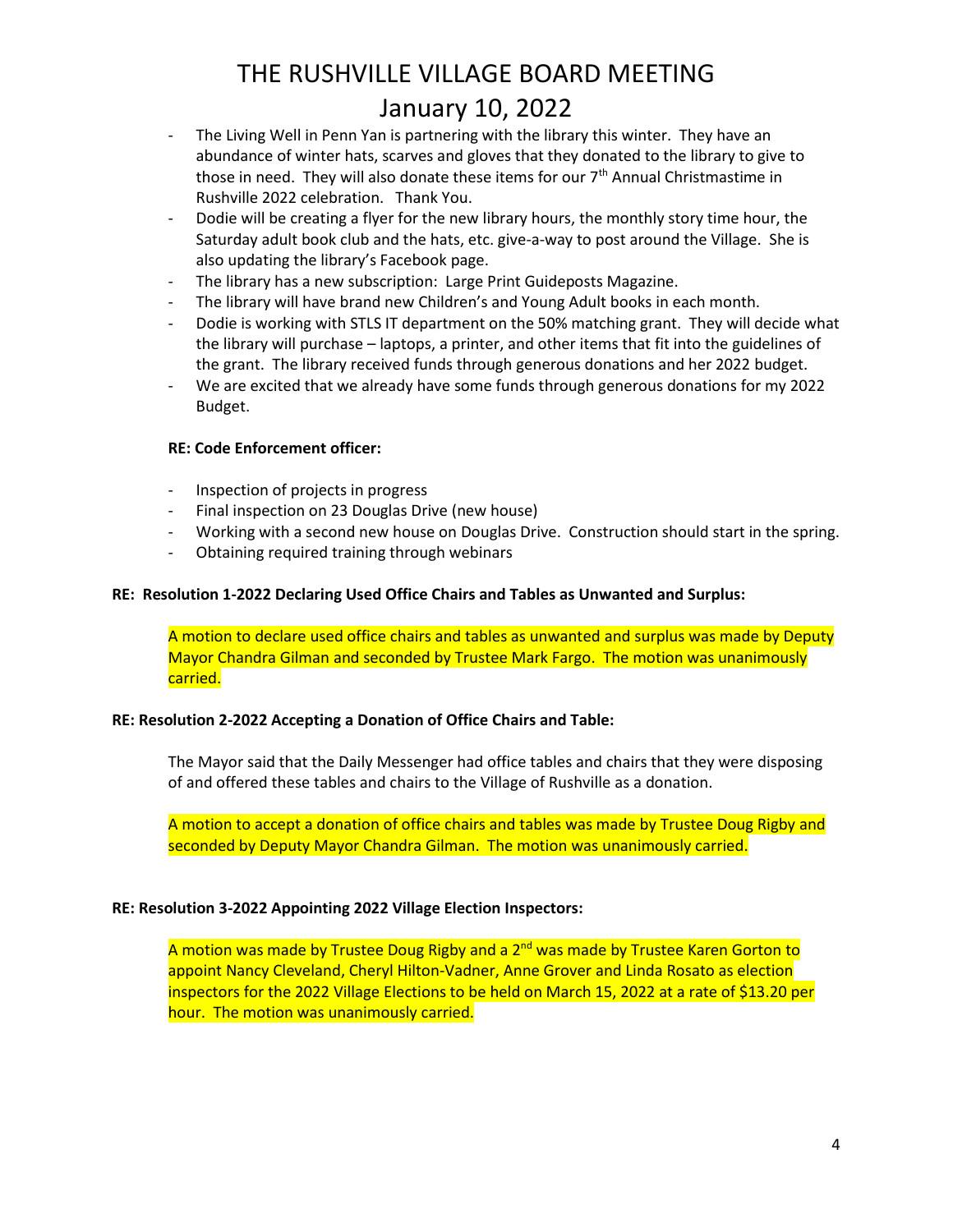#### **RE: Clerk:**

Jeannie presented to the Board the Gorham 2022 Fire Protection District No. 2 Agreement.

A motion to direct the Mayor to sign the Agreement for Fire Protection service between the Town of Gorham, on behalf of "The Gorham Fire Protection District No. 2" and the Village of Rushville was made by Deputy Mayor Chandra Gilman and seconded by Trustee Mark Fargo. The motion was unanimously carried.

- Jeannie presented letter received from Randy and Patricia Green at 3 Railroad Avenue. They are requesting the second sewer charge be waived for the in-law apartment that has been vacant since February 2019. It was discussed that a few waivers have been granted in the past. Questions were raised at how the Village would monitor these types of situations. Code Enforcement Officer, Tim Pagel, suggested that a permit might be a solution. Deputy Mayor Chandra Gilman and Trustee Mark Fargo suggested the Village table a decision until the Board can look further into this. The Board unanimously agreed. The Mayor said he would bring more information to the February board meeting.

### **RE: Bills:**

A motion was made by Deputy Mayor Chandra Gilman and seconded by Trustee Doug Rigby to authorize payment of the General bills in the amount of \$14,824.19. The motion was unanimously carried.

A motion was made by Trustee Doug Rigby and seconded by Trustee Karen Gorton to authorize payment of the Cemetery in the amount of \$180.60. The motion was unanimously carried.

A motion was made by Deputy Mayor Chandra Gilman and seconded by Trustee Mark Fargo to authorize payment of the Water bills in the amount of \$17,470.51. The motion was unanimously carried.

A motion was made by Trustee Doug Rigby and seconded by Trustee Karen Gorton to authorize the payment of the Sewer bills in the amount of \$6,741.81. The motion was unanimously carried.

A motion was made by Trustee Doug Rigby and seconded by Deputy Mayor Chandra Gilman to authorize the payment of the Capital Project bills in the amount of \$1,855.25. The motion was unanimously carried.

A motion was made by Deputy Mayor Chandra Gilman and seconded by Trustee Mark Fargo to authorize payment of the Private Purpose Trust bills in the amount of \$1,000.00. The motion was unanimously carried.